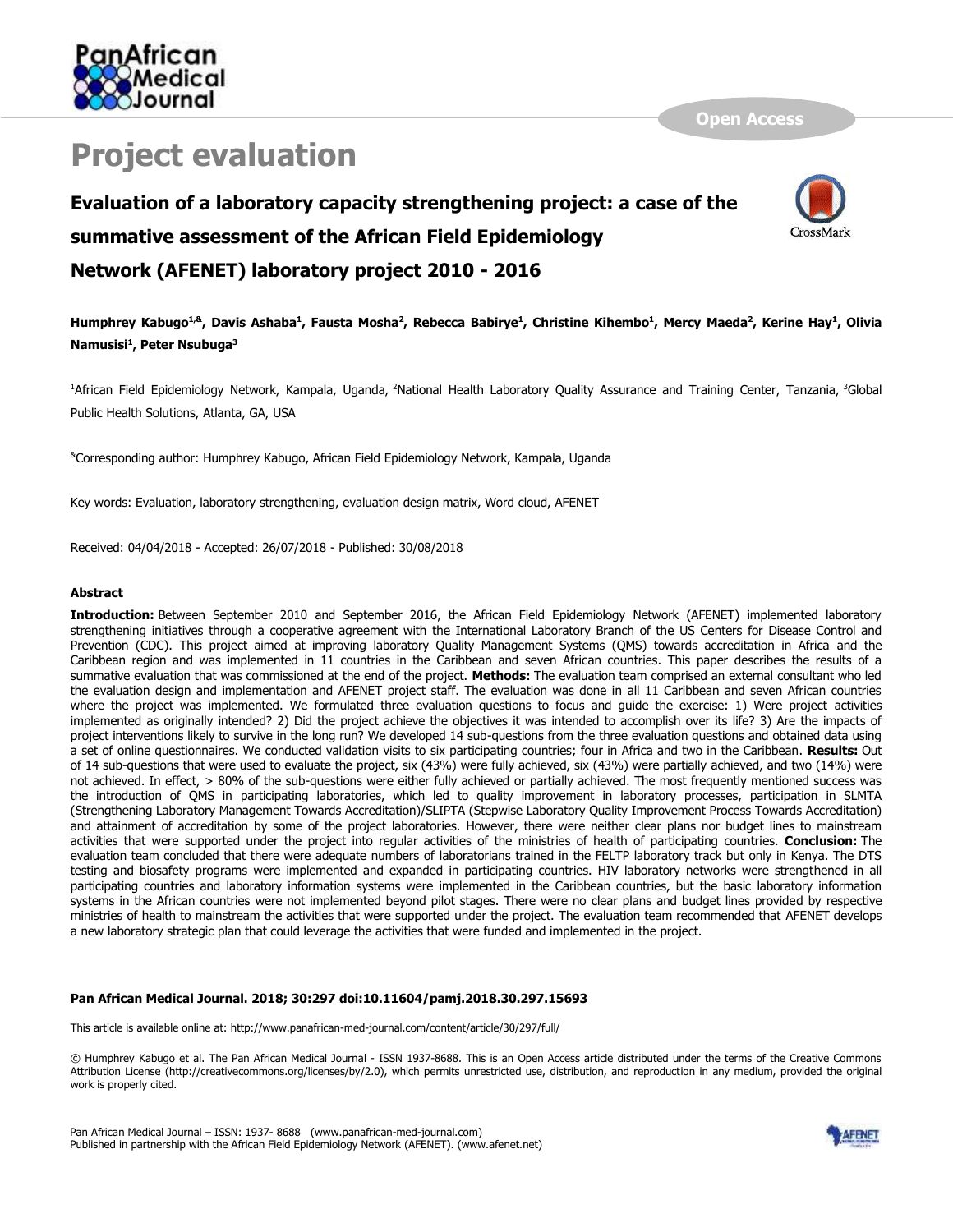## **Introduction**

Recently, there has been a growing concern about the impact of development assistance that has rekindled interest in assessing how well development projects and social programs have been meeting their objectives [\[1\]](http://www.panafrican-med-journal.com/content/article/30/297/full/#ref1). Evaluation is a systematic and objective assessment of an on-going or completed project, program or policy, its design, implementation and results. The aim of conducting a program evaluation is to determine the relevance and fulfilment of its objectives, efficiency, effectiveness, impact and sustainability [\[2\]](http://www.panafrican-med-journal.com/content/article/30/297/full/#ref2). Program evaluation drives organisational learning based on lessons learned from the work evaluated. It also serves as an input to provide decision-makers with knowledge and evidence about performance and good practices, present and future planning and strategies and policies by providing targeted recommendations to project managers [\[2\]](http://www.panafrican-med-journal.com/content/article/30/297/full/#ref2). Between September 2010 and September 2016, the African Field Epidemiology Network (AFENET) implemented laboratory strengthening initiatives through a cooperative agreement with the International Laboratory Branch of the US Centers for Disease Control and Prevention (CDC). This project aimed at improving laboratory Quality Management Systems (QMS) towards accreditation in Africa and the Caribbean region [\[3,](http://www.panafrican-med-journal.com/content/article/30/297/full/#ref3) [4\]](http://www.panafrican-med-journal.com/content/article/30/297/full/#ref4) and was implemented in 11 countries in the Caribbean and seven African countries. The project specifically worked through enhanced and expanded Laboratory Quality Assurance (QA) for HIV rapid testing; biosafety training and biological safety cabinet maintenance, QMS training and mentorship and training laboratorians through Field Epidemiology and Laboratory Training Programs (FELTPs), in addition to other laboratory management strengthening activities. The project was implemented in 11 countries in the Caribbean (i.e., the Bahamas, Barbados, Dominica, Grenada, Jamaica, St. Kitts and Nevis, St. Lucia, St. Vincent and the Grenadines, Suriname and Trinidad and Tobago) and seven African countries (i.e., Angola, Ethiopia, Cameroon, Kenya, Swaziland, Tanzania, and Uganda) [\[5,](http://www.panafrican-med-journal.com/content/article/30/297/full/#ref5) [6\]](http://www.panafrican-med-journal.com/content/article/30/297/full/#ref6). AFENET provided technical, logistical and other support to the countries and public health laboratories, leveraging on its existing collaborations with Field Epidemiology and Laboratory Training Programs (FELTPs) in the Africa region; various ministries of health, CDC headquarters and country offices and other partners [\[7\]](http://www.panafrican-med-journal.com/content/article/30/297/full/#ref7). The project ended in September 2016, necessitating a summative evaluation of the activities, to document any lessons learned from the project and to guide AFENET management and the project stakeholders on next steps.

## **Methods**

#### **Evaluation setting**

The evaluation took place between January and May 2017, starting three months after the end of the project. The evaluation team comprised an external consultant who led the evaluation design and implementation and AFENET project staff both in the Caribbean and in Africa. All 11 countries in the Caribbean and seven African countries where the project was implemented were targeted in the evaluation. We held weekly consultative meetings to discuss the design of the exercise and refine logistical arrangements.

#### **Purpose of the evaluation and evaluation questions**

The purpose of the evaluation was to systematically document the effectiveness of project implementation and to identify lessons learned during implementation for use in future programming. We formulated three evaluation questions to focus and guide the evaluation: 1) Were project activities implemented as originally intended? 2) Did the project achieve the objectives it was intended

to accomplish over its life? 3) Are the impacts of project interventions likely to survive in the long run?

#### **Literature review**

We reviewed relevant literature such as the project proposal, annual reports, notice of awards and annual work plans to inform the evaluation. The evaluation was guided by the PEPFAR evaluation standards of practice [\[8\]](http://www.panafrican-med-journal.com/content/article/30/297/full/#ref8). Based on the reviewed literature, we developed an inception report to spell out the timelines of evaluation activities, selected key informants, countries selected for validation visits, data collection tools and the final report outline. A shared project dropbox folder was set up to allow for easy sharing of evaluation materials among the team members.

#### **Evaluation design**

We employed a mixed quantitative and qualitative evaluation approach. We developed an Evaluation Design Matrix (EDM) to guide and focus the evaluation [**[2](http://www.panafrican-med-journal.com/content/article/30/297/full/#ref2)**]. The EDM had three themes addressing the three evaluation questions as described above. For each of the themes, the Evaluation Design Matrix had the following elements: evaluation questions, sub-questions, elements of interest, indicators, targets and data sources.

#### **Data collection**

We prepared, validated and administered three web-based tools to collect data. The first tool was for the AFENET project team to identify key informants in the countries and their contact information. The second tool was for abstraction of key project documents, while the third tool was administered to country key informants, stakeholders and project participants. The focus for the third tool was on the main successes, challenges, best practices, lessons learned and opportunities of the project. The third tool was sent out to respondents in all 11 countries in the Caribbean and seven African countries where the project was implemented. All respondents were participants in the project and their responses were returned directly to the evaluation team lead for synthesis.

#### **Country validation visits**

We selected six countries for in-country visits and meetings with key informants and stakeholders to verify the information obtained from respondents using the online tools. These countries were selected based on the amount of funding received for project activities, availability of key informants and in-country staff previously employed by AFENET to support the evaluation effort and lastly the number of activities that were implemented in that country. A twoperson evaluation team visited each of the six countries. The countries that were visited to validate the online findings were Angola, Barbados, Jamaica, Swaziland, Tanzania and Uganda.

#### **Data analysis**

We calculated frequencies and proportions for quantitative variables using MS Excel and developed word clouds and themes for qualitative variables.

#### **Report writing**

A draft evaluation report was prepared and shared with the AFENET project team for input and eventually presented to project stakeholders at a dissemination meeting in Kampala, Uganda. The draft report was turned into a final report for the stakeholders and project team to implement the evaluation recommendations. For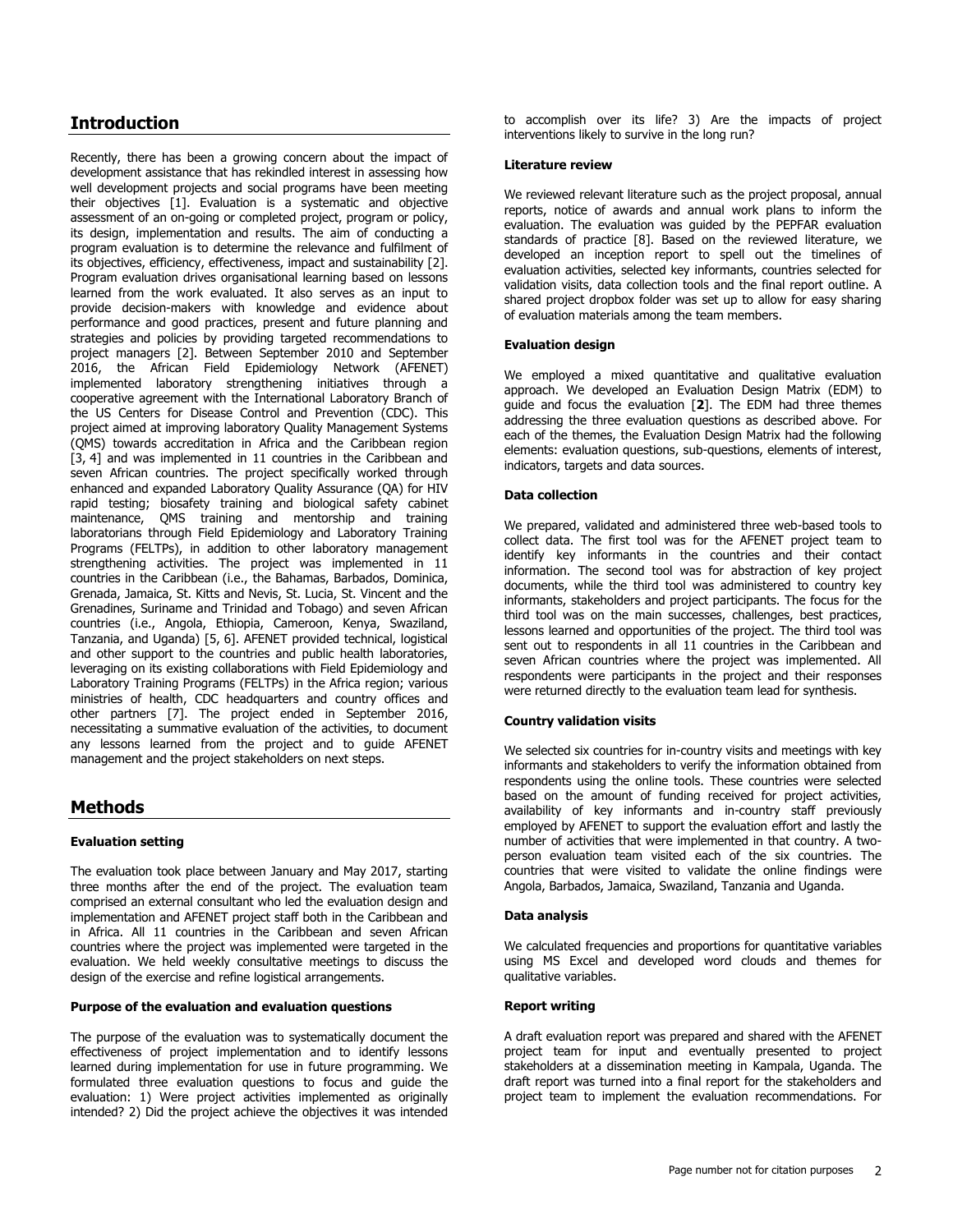each of the six countries that were visited, specific reports were prepared to provide country-specific findings and recommendations.

#### **Ethical consideration**

This was an evaluation exercise for a laboratory systems strengthening project which had ended and thus did not require approvals from ethical review boards. The aim of the evaluation was fully explained to all respondents.

### **Results**

A total of 40 respondents filled out the online questionnaires. To determine whether project activities were implemented as intended initially, eight sub-questions were assessed. Of these eight, four (50%) were fully achieved and three were partially achieved [\(Table](javascript:void(0))  [1,](javascript:void(0)) [Table 1 \(suite\)\)](javascript:void(0)). The fully achieved sub-questions were on adequate numbers of personnel trained, implementation and expansion of the Dry Tube Specimen (DTS) proficiency testing program, strengthening of laboratory capacity through SLMTA and development of national laboratory strategic plans. The partially achieved sub-questions were on the biosafety training program through FELTPs and the biosafety cabinet certification program and this was reportedly due to lack of approved funding. Overall, project coordination and project monitoring and evaluation were also partially achieved.

Three sub-questions were assessed to determine whether the project achieved its objectives. Of these, two (67%) were fully achieved and one was partially achieved [\(Table 2\)](javascript:void(0)). The objectives that were fully achieved were strengthening the HIV network and laboratory quality management systems in participating countries. Implementation and expansion of an easy to use laboratory information system (LIS) in Kenya, Uganda, Tanzania and the Caribbean was partially achieved. The Basic Laboratory Information System (BLIS) did not work in the countries where it was introduced, while the Caribbean region used a commercial laboratory information system.

To establish whether the results of the project interventions were likely to be sustainable, three sub-questions were assessed. Of these, one was partially achieved and the other two were not achieved [\(Table 3\)](javascript:void(0)). The partially achieved sub-question was on the presence of clear plans for mainstreaming the results of the project in the participating countries. Whereas no plans were present, stakeholders in the countries indicated that they would mainstream the results when the project funding ended. However, there were no plans to provide ongoing mentoring of the trained staff after project funding and no budgets for mainstreaming in any of the countries.

In summary, the three evaluation questions were segmented into 14 sub-questions that were used to focus the evaluation of the project. Out of the 14 sub-questions, six (43) were fully achieved, six (43%), were partially achieved and two (14%) were not achieved. The most frequently mentioned success of the project was the introduction of quality management systems in participating laboratories which led to quality improvement in laboratory processes. Other successes were the participation in SLMTA (Strengthening Laboratory Management Towards Accreditation)/SLIPTA (Stepwise Laboratory Quality Improvement Process Towards Accreditation), attainment of accreditation by some laboratories, establishment of an external quality assurance scheme for HIV rapid test kits using Dry Tube Specimen (DTS) and participation of laboratories in outbreak response.

One of the main lessons learned from project implementation was the importance of laboratory quality management systems [\(Figure](javascript:PopupFigure()  [1\)](javascript:PopupFigure(). Among the top five best practices from the project that were identified were effective mentorship, training of laboratory staff, biosafety, QMS and DTS systems [\(Figure 2\)](javascript:PopupFigure(). Challenges that were identified include shortage of staff (worsened by transfers of staff that had been trained by the project), lack of "buy-in" by some stakeholders in the laboratory change process, for instance laboratory managers and lack of funding for infrastructural changes that were beyond the scope of the project [\(Figure 3\)](javascript:PopupFigure().

## **Discussion**

In this evaluation of the 6-year project which was implemented in several countries in Africa and the Caribbean, we found that out of the 14 sub-questions, six (43%) were fully achieved, six (43%) were partially achieved and two (14%) were not achieved. In effect, > 80% of the sub-questions were either fully achieved or partially achieved. During the implementation of the project, adequate numbers of laboratorians were trained at master's level through Field Epidemiology and Laboratory Training Programs (FELTPs), particularly in Kenya. This success was possible because AFENET supports FELTPs in Africa as part of its core mission; this success also points to the viability of joint training of epidemiologists and laboratory scientist to solve public health problems in synergy [\[9-](http://www.panafrican-med-journal.com/content/article/30/297/full/#ref9) [11\]](http://www.panafrican-med-journal.com/content/article/30/297/full/#ref9).

The DTS EQA program was also expanded and implemented in selected countries adequately; this success points to the longawaited need for cheaper, more robust methods of conducting EQA for HIV rapid test kits in developing countries [\[6,](http://www.panafrican-med-journal.com/content/article/30/297/full/#ref6) [12\]](http://www.panafrican-med-journal.com/content/article/30/297/full/#ref12). National laboratory strategic plans were developed for participating countries and basic laboratory equipment was supplied to participating laboratories. This shows how the project was able to support critical needs for countries, as national laboratory strategic plans are the basis for larger public health laboratory strengthening efforts.

The partial achievement of the biosafety training program through the FELTPs is of concern as this training is essential. Of more concern is the lack of funding to complete the biological safety cabinet certification program; as many countries have biological safety cabinets that are used daily and it is necessary to ensure that they are certified. The approach of biosafety training coupled with biological safety cabinet certification could have provided a local certification workforce in the participating countries.

The project strengthened HIV laboratory networks in several countries. This, along with implementation and expansion of laboratory quality management systems, led to accreditation of several public health laboratories and may be one of the long-lasting effects of the project. However, lack of plans by respective governments to provide mentorship of staff that were trained to implement the quality laboratory systems and other activities that were supported, beyond the project life is a major concern. This finding coupled with lack of clear budget lines for mainstreaming from the participating countries may dilute the effects of this project in the medium to long-term.

A best practice is something that was done well and can be shared with others, it is easy to do and does not require a lot of resources but leads to a sustainable impact [\[13\]](http://www.panafrican-med-journal.com/content/article/30/297/full/#ref13). The top five best practices from the project that were identified were effective mentorship, training of laboratory staff, biosafety, QMS and DTS systems. The successes as described by the stakeholders were in staff capacity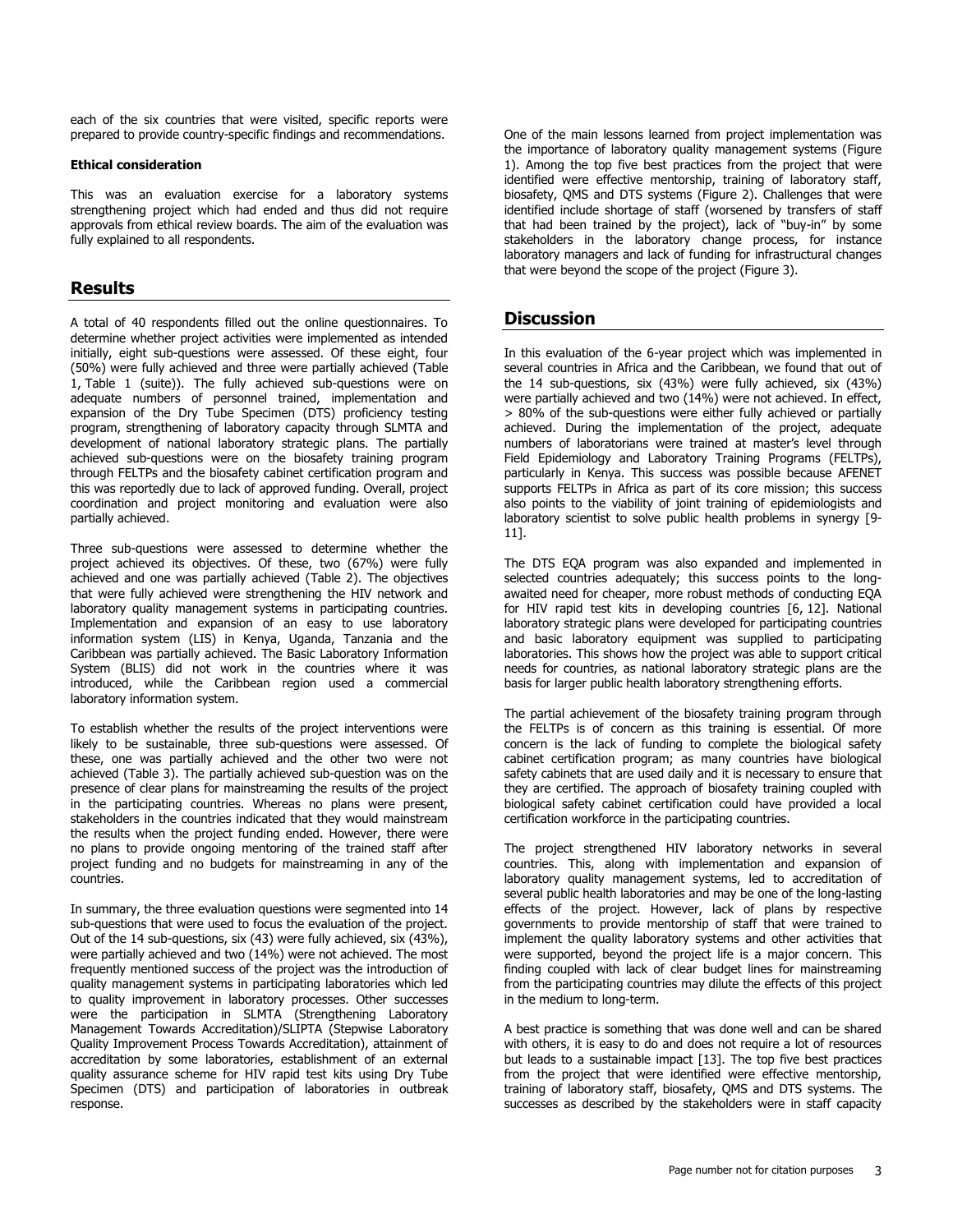development, implementation of laboratory quality management systems, development of the HIV EQA systems and accreditation of several laboratories. These successes laid the foundation for public health improvements in the countries that were part of the project and go beyond the HIV disease-specific funding that was used for the project. These horizontal public health capacity efforts enable categorical disease-specific funds to be used for more than the specific disease in this case HIV [\[14\]](http://www.panafrican-med-journal.com/content/article/30/297/full/#ref14). As expected, infrastructure, staffing and funds are the main challenges that were described by the stakeholders; perhaps a future project of this nature should involve a specific component of mainstreaming and long-term planning.

Interpretation of the results of this evaluation is subject to at least four limitations to generalisation. Firstly, all respondents were participants in the project and could have views that were influenced by their role in the project. Secondly, there may also have been a natural bias to focus on program successes although the evaluation team tried to tease out other critical points to the questions. Thirdly, although several attempts were made to obtain answers from national-level stakeholders, only a few responded, but if more had responded, their answers could have been different from those of the few who answered. Fourthly, some key informants that were contacted were not available to be interviewed due to scheduling difficulties. Finally, evaluation questions required the respondents to have adequate recall of events that occurred in the past and this could have had a bearing on the results. The evaluation team tried to triangulate sources of information to limit the effect of the various limitations and we believe that the findings provide an adequate view of what transpired in the project.

A project of this magnitude and complexity could have benefited from better coordination and an explicitly written monitoring and evaluation plan. Indeed, we found it noteworthy that some key project staff had never visited the project secretariat. Several annual reports provided evidence of project monitoring, but more could have been done.

## **Conclusion**

The evaluation led to the following conclusions based on the evaluation questions.

#### **Were project activities implemented as originally intended?**

There were adequate numbers trained in the FELTP laboratory track but only in Kenya, out of a possible 12 FELTPs. The DTS proficiency testing program was implemented and adequately expanded in participating countries. The biosafety program was developed and implemented in the participating countries but not directly through the FELTPs except in Kenya. The biosafety cabinet certification program for engineers was only partially implemented, due to funding limitations. Laboratory capacity was strengthened in all participating countries through SLMTA/SLIPTA and equipment purchases. National Laboratory Strategic Plans were developed in some but not all the participating countries in the project. The various activities in the project were coordinated appropriately by AFENET secretariat and the project leadership, although the implementers of the project needed to have an annual or a biennial project meeting. There was no explicitly written project monitoring and evaluation plan although activities and outputs were tracked.

#### **Did the project achieve its objectives?**

HIV laboratory networks were strengthened in all participating countries. Laboratory information systems were implemented in the Caribbean countries, but the basic laboratory information systems in the African countries were not implemented beyond pilot stages. Quality management systems were strengthened in all the participating countries in the project.

#### **Are the impacts of project interventions likely to survive in the long run?**

There were no clear plans and budget lines provided by respective ministries of health to mainstream the activities that were supported under the project. There were also no plans to provide ongoing mentorship of their staff that had been trained by the project. However, other CDC implementing partners in some of the countries may undertake some of these tasks.

#### **Recommendations**

The evaluation team made the following recommendations: 1) AFENET should develop a new strategic plan to guide the organisation's laboratory activities. In this plan, AFENET should proactively look for opportunities to continue the work that was funded under this project because activities may end without additional funding. For example, partnering with the country and regional stakeholders to develop new projects that could be submitted to in-country and international funding partners. 2) AFENET should explore mechanisms to continue a mentorship relationship with individuals who were trained during the project. For example, setting up distance learning methods or electronic communication. 3) AFENET should try to evaluate opportunities for linking SLMTA training to the existing FELTP training. FELTP laboratory track participants can provide a pool of assessors and mentors for their respective countries and regions.

## **Competing interests**

The authors declare no competing interest.

## **Authors' contributions**

HK, DA and PN contributed towards conceptualization, data collection, drafting and final revisions of the manuscript; FM, ON contributed to the conception and design of the evaluation exercise and the technical content of the information presented, RB contributed towards conceptualization of the evaluation and final review of the version to be published; CK contributed towards reviewing the article for intellectual content; MM and KH contributed towards conceptualization and participated in data collection. All authors read and approved the final manuscript.

## **Tables and figures**

**[Table 1](javascript:void(0))**: Summary evaluation results on theme one: implementation

**[Table 1 \(suite\)](javascript:void(0))**: Summary evaluation results on theme one: implementation

**[Table 2](javascript:void(0))**: Summary evaluation results on theme two: effectiveness

**[Table 3](javascript:void(0)):** summary evaluation results on theme three: sustainability and mainstreaming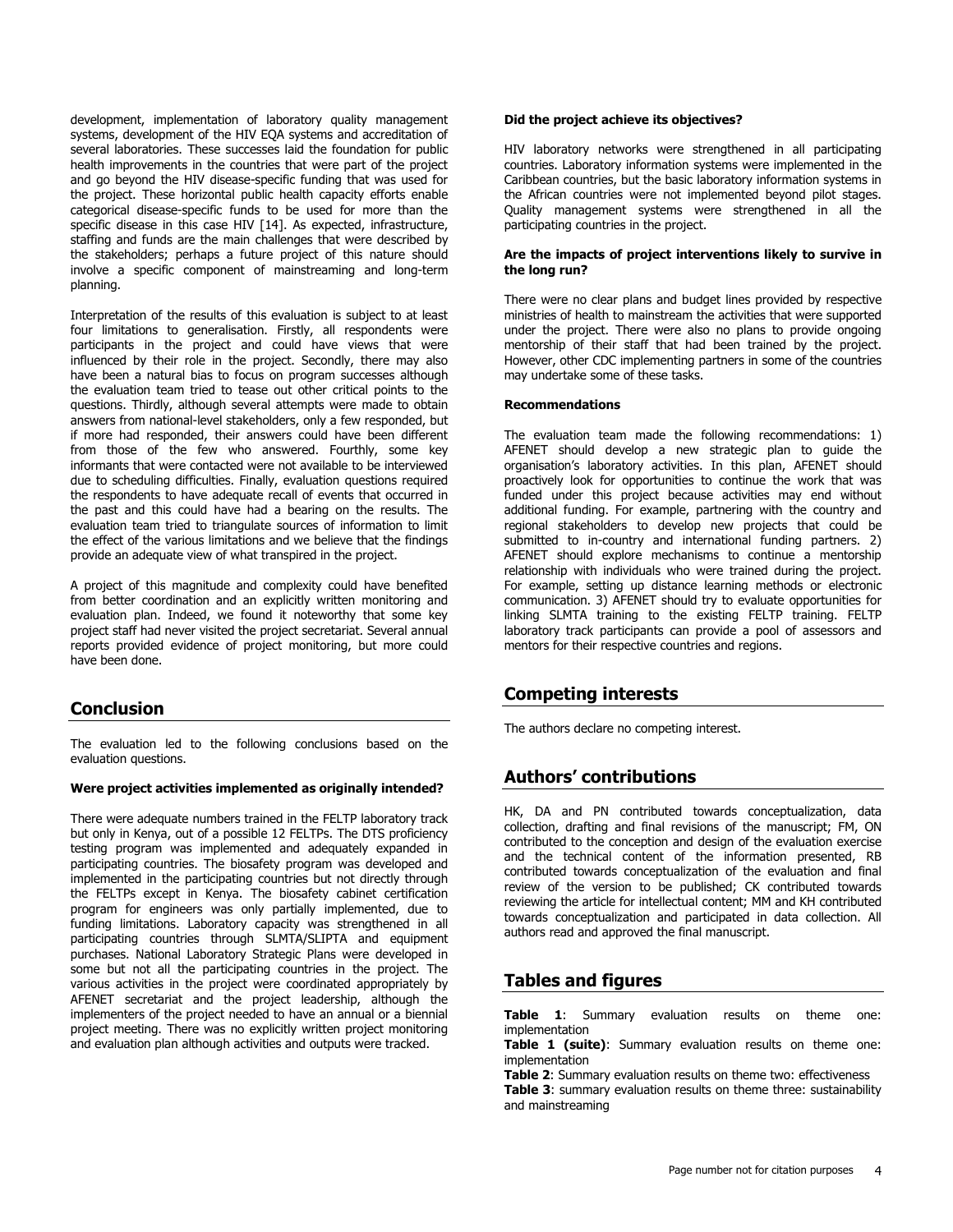[Figure 1](javascript:PopupFigure(): Word cloud of the lessons learned in the implementation of the AFENET laboratory project

**[Figure 2](javascript:PopupFigure()**: Word cloud of the best practices from the AFENET laboratory project

**[Figure 3](javascript:PopupFigure()**: Word cloud of challenges faced during implementation of the AFENET laboratory project

## **References**

- 1. Valadez JJ, Bamberger M. Monitoring and evaluating social programs in developing countries: a handbook for policymakers, managers, and researchers. Washington, D.C: World Bank. 1994.
- 2. Subbarao K, del Ninno C, Andrews C, Rodríguez-Alas C. Public works as a safety net: design, evidence, and implementation. The World Bank. 2012. **[Google Scholar](http://scholar.google.com/scholar?hl=en&q=+Public+works+as+a+safety+net:+design+evidence+and+implementation)**
- 3. Nkengasong JN, Mesele T, Orloff S, Kebede Y, Fonjungo PN, Timperi R et al. Critical role of developing national strategic plans as a guide to strengthen laboratory health systems in resource-poor settings. Am J Clin Pathol. 2009 Jun;131(6):852- 7. **[PubMed](http://www.ncbi.nlm.nih.gov/entrez/query.fcgi?db=PubMed&cmd=Search&doptcmdl=Citation&defaultField=Title+Word&term=Nkengasong%20JN%5bauthor%5d+AND++Critical+role+of+developing+national+strategic+plans+as+a+guide+to+strengthen+laboratory+health+systems+in+resource-poor+settings)** | **[Google Scholar](http://scholar.google.com/scholar?hl=en&q=+Critical+role+of+developing+national+strategic+plans+as+a+guide+to+strengthen+laboratory+health+systems+in+resource-poor+settings)**
- 4. Parekh BS, Anyanwu J, Patel H, Downer M, Kalou M, Gichimu C et al. Dried tube specimens: a simple and cost-effective method for preparation of HIV proficiency testing panels and quality control materials for use in resource-limited settings. J Virol Methods. 2010 Feb;163(2):295-300. Epub 2009 Oct 28. **[PubMed](http://www.ncbi.nlm.nih.gov/entrez/query.fcgi?db=PubMed&cmd=Search&doptcmdl=Citation&defaultField=Title+Word&term=Parekh%20BS%5bauthor%5d+AND++Dried+tube+specimens:+a+simple+and+cost-effective+method+for+preparation+of+HIV+proficiency+testing+panels+and+quality+control+materials+for+use+in+resource-limited+settings)**| **[Google Scholar](http://scholar.google.com/scholar?hl=en&q=+Dried+tube+specimens:+a+simple+and+cost-effective+method+for+preparation+of+HIV+proficiency+testing+panels+and+quality+control+materials+for+use+in+resource-limited+settings)**
- 5. Alemnji G, Guevara G, Parris K, Kalou M, Behel S, Parekh B et al. Improving the quality of and access to HIV rapid testing in the Caribbean region: program implementation, outcomes, and recommendations. AIDS Res Hum Retroviruses. 2016 Sep;32(9):879-84. Epub 2016 Jun 16. **[PubMed](http://www.ncbi.nlm.nih.gov/entrez/query.fcgi?db=PubMed&cmd=Search&doptcmdl=Citation&defaultField=Title+Word&term=Alemnji%20G%5bauthor%5d+AND++Improving+the+quality+of+and+access+to+HIV+rapid+testing+in+the+Caribbean+region:+program+implementation+outcomes+and+recommendations)** | **[Google](http://scholar.google.com/scholar?hl=en&q=+Improving+the+quality+of+and+access+to+HIV+rapid+testing+in+the+Caribbean+region:+program+implementation+outcomes+and+recommendations)  [Scholar](http://scholar.google.com/scholar?hl=en&q=+Improving+the+quality+of+and+access+to+HIV+rapid+testing+in+the+Caribbean+region:+program+implementation+outcomes+and+recommendations)**
- 6. Yao K, Maruta T, Luman ET, Nkengasong JN. The SLMTA programme: transforming the laboratory landscape in<br>developing countries. Afr J Lab Med. developing countries. Afr J Lab Med. 2014;3(2):194. **[PubMed](http://www.ncbi.nlm.nih.gov/entrez/query.fcgi?db=PubMed&cmd=Search&doptcmdl=Citation&defaultField=Title+Word&term=Yao%20K%5bauthor%5d+AND++The+SLMTA+programme:+transforming+the+laboratory+landscape+in+developing+countries)** | **[Google Scholar](http://scholar.google.com/scholar?hl=en&q=+The+SLMTA+programme:+transforming+the+laboratory+landscape+in+developing+countries)**
- 7. Gitta SN, Mukanga D, Babirye R, Dahlke M, Tshimanga M, Nsubuga P. The African Field Epidemiology Network- networking for effective field epidemiology capacity building and service delivery. Pan Afr Med J. 2011;10 Supp 1:3. Epub 2011 Dec 14. **[PubMed](http://www.ncbi.nlm.nih.gov/entrez/query.fcgi?db=PubMed&cmd=Search&doptcmdl=Citation&defaultField=Title+Word&term=Gitta%20SN%5bauthor%5d+AND++The+African+Field+Epidemiology+Network--networking+for+effective+field+epidemiology+capacity+building+and+service+delivery)** | **[Google Scholar](http://scholar.google.com/scholar?hl=en&q=+The+African+Field+Epidemiology+Network--networking+for+effective+field+epidemiology+capacity+building+and+service+delivery)**
- 8. U.S. President's Emergency Plan for AIDS Relief (PEPFAR). **[Evaluation Standards of Practice 2.0](https://www.pepfar.gov/documents/organization/247074.pdf)**. Washington, D.C. 2015. Accessed 24 Jul 2018
- 9. Mosha F, Oundo J, Mukanga D, Njenga K, Nsubuga P. Public health laboratory systems development in East Africa through training in laboratory management and field epidemiology. Pan Afr Med J. 2011;10 Supp 1:14. **[PubMed](http://www.ncbi.nlm.nih.gov/entrez/query.fcgi?db=PubMed&cmd=Search&doptcmdl=Citation&defaultField=Title+Word&term=Mosha%20F%5bauthor%5d+AND++Public+health+laboratory+systems+development+in+East+Africa+through+training+in+laboratory+management+and+field+epidemiology)** | **[Google Scholar](http://scholar.google.com/scholar?hl=en&q=+Public+health+laboratory+systems+development+in+East+Africa+through+training+in+laboratory+management+and+field+epidemiology)**
- 10. Kariuki Njenga M, Traicoff D, Tetteh C, Likimani S, Oundo J, Breiman R et al. Laboratory epidemiologist: skilled partner in field epidemiology and disease surveillance in Kenya. J Public Health Policy. 2008 Jul;29(2):149-64. **[PubMed](http://www.ncbi.nlm.nih.gov/entrez/query.fcgi?db=PubMed&cmd=Search&doptcmdl=Citation&defaultField=Title+Word&term=Kariuki%20Njenga%20M%5bauthor%5d+AND++Laboratory+epidemiologist:+skilled+partner+in+field+epidemiology+and+disease+surveillance+in+Kenya)** | **[Google](http://scholar.google.com/scholar?hl=en&q=+Laboratory+epidemiologist:+skilled+partner+in+field+epidemiology+and+disease+surveillance+in+Kenya)  [Scholar](http://scholar.google.com/scholar?hl=en&q=+Laboratory+epidemiologist:+skilled+partner+in+field+epidemiology+and+disease+surveillance+in+Kenya)**
- 11. Nsubuga P, Johnson K, Tetteh C, Oundo J, Weathers A, Vaughan J et al. Field Epidemiology and Laboratory Training Programs in sub-Saharan Africa from 2004 to 2010: need, the process, and prospects. Pan Afr Med J. 2011;10:24. Epub 2011 Oct 19. **[PubMed](http://www.ncbi.nlm.nih.gov/entrez/query.fcgi?db=PubMed&cmd=Search&doptcmdl=Citation&defaultField=Title+Word&term=Nsubuga%20P%5bauthor%5d+AND++Field+Epidemiology+and+Laboratory+Training+Programs+in+sub-Saharan+Africa+from+2004+to+2010:+need+the+process+and+prospects)** | **[Google Scholar](http://scholar.google.com/scholar?hl=en&q=+Field+Epidemiology+and+Laboratory+Training+Programs+in+sub-Saharan+Africa+from+2004+to+2010:+need+the+process+and+prospects)**
- 12. Alemnji G, Edghill L, Guevara G, Wallace-Sankarsingh S, Albalak R, Cognat S et al. Development and implementation of the Caribbean Laboratory Quality Management Systems Stepwise Improvement Process (LQMS-SIP) towards accreditation. Afr J Lab Med. 2017 Feb 24;6(1):496. eCollection 2017.**[PubMed](http://www.ncbi.nlm.nih.gov/entrez/query.fcgi?db=PubMed&cmd=Search&doptcmdl=Citation&defaultField=Title+Word&term=Alemnji%20G%5bauthor%5d+AND++Development+and+implementation+of+the+Caribbean+Laboratory+Quality+Management+Systems+Stepwise+Improvement+Process+(LQMS-SIP)+towards+accreditation)** | **[Google Scholar](http://scholar.google.com/scholar?hl=en&q=+Development+and+implementation+of+the+Caribbean+Laboratory+Quality+Management+Systems+Stepwise+Improvement+Process+(LQMS-SIP)+towards+accreditation)**
- 13. World Health Organization. **[A guide to identifying and](http://www.who.int/reproductivehealth/publications/family_planning/best-practices-fp-programs/en/)  [documenting best practices in family planning](http://www.who.int/reproductivehealth/publications/family_planning/best-practices-fp-programs/en/)  [programmes](http://www.who.int/reproductivehealth/publications/family_planning/best-practices-fp-programs/en/)**. Geneva: World Health Organization. 2017
- 14. Jones DS, Tshimanga M, Woelk G, Nsubuga P, Sunderland NL, Hader SL et al. Increasing leadership capacity for HIV/AIDS programmes by strengthening public health epidemiology and management training in Zimbabwe. Hum Resour Health. 2009;7:69. **[PubMed](http://www.ncbi.nlm.nih.gov/entrez/query.fcgi?db=PubMed&cmd=Search&doptcmdl=Citation&defaultField=Title+Word&term=Jones%20DS%5bauthor%5d+AND++Increasing+leadership+capacity+for+HIV/AIDS+programmes+by+strengthening+public+health+epidemiology+and+management+training+in+Zimbabwe)** | **[Google Scholar](http://scholar.google.com/scholar?hl=en&q=+Increasing+leadership+capacity+for+HIV/AIDS+programmes+by+strengthening+public+health+epidemiology+and+management+training+in+Zimbabwe)**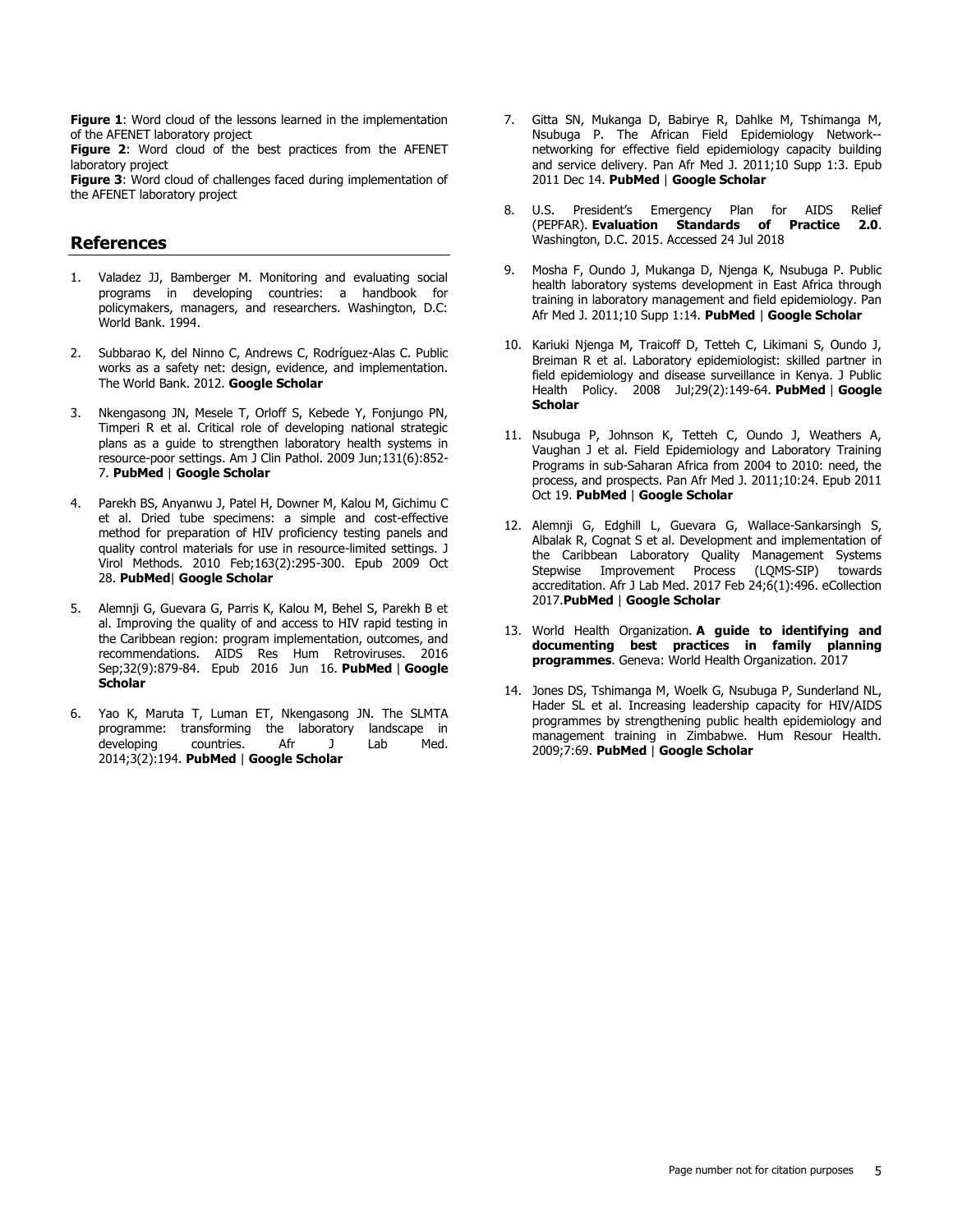| Table 1: Summary evaluation results on theme one: Implementation                                                                                                      |                                                                                                                                                          |                                                                                                                       |               |                                                                                           |                                                                           |                                                                                                                                                                                                                                                                                                                                                                                                      |
|-----------------------------------------------------------------------------------------------------------------------------------------------------------------------|----------------------------------------------------------------------------------------------------------------------------------------------------------|-----------------------------------------------------------------------------------------------------------------------|---------------|-------------------------------------------------------------------------------------------|---------------------------------------------------------------------------|------------------------------------------------------------------------------------------------------------------------------------------------------------------------------------------------------------------------------------------------------------------------------------------------------------------------------------------------------------------------------------------------------|
| Evaluation Question: Were AFENET laboratory project activities implemented as originally intended?                                                                    |                                                                                                                                                          |                                                                                                                       |               |                                                                                           |                                                                           |                                                                                                                                                                                                                                                                                                                                                                                                      |
| <b>Sub-questions</b><br>and context                                                                                                                                   | <b>Elements of interest</b>                                                                                                                              | <b>Indicators</b>                                                                                                     | <b>Target</b> | <b>Data</b><br>source                                                                     | <b>Achievement</b><br>evaluation<br>subquestions<br><b>Yes/No/Partial</b> | <b>Summary of results</b>                                                                                                                                                                                                                                                                                                                                                                            |
| Were adequate<br>numbers of<br>personnel trained at<br>master's degree<br>level in laboratory<br>management and<br>policy using the<br>available FELTP<br>curriculum? | -Number of personnel trained<br>to master's degree level<br>-Skills gained in laboratory<br>management and policy<br>-Adequacy of the numbers<br>trained | -Number of<br>personnel with<br>master's degree<br>level training in<br>laboratory<br>management<br>and policy        | 20            | Annual,<br>quarterly<br><b>FELTP</b><br>and project<br>reports                            | <b>Yes</b>                                                                | The project supported a<br>laboratory resident advisor<br>in Kenya FELTP from<br>September 2012 to<br>September 2015.<br>51 residents were enrolled<br>in the laboratory track of<br>the Kenya FELTP during the<br>project period.                                                                                                                                                                   |
| Were the Dry Tube<br>Sample (DTS)<br>proficiency testing<br>technique expanded<br>and implemented in<br>selected PEPFAR-<br>supported countries<br>adequately?        | -Targeted number of labs<br>with capacity to produce DTS<br>-Targeted number of testing                                                                  | -Number of<br>laboratories with<br>capacity to<br>produce DTS                                                         | 16            | Project<br>reports                                                                        | <b>Yes</b>                                                                | HIV EQA using DTS was<br>expanded and implemented<br>in Angola, Cameroon, the<br>Caribbean, Swaziland,<br>Tanzania and Uganda.                                                                                                                                                                                                                                                                       |
|                                                                                                                                                                       | sites enrolled in EQA using<br><b>DTS</b><br>-Extent of expansion of the<br>DTS technique.                                                               | -Number of HIV<br>testing sites<br>enrolled in EQA<br>using DTS                                                       | 700           |                                                                                           |                                                                           |                                                                                                                                                                                                                                                                                                                                                                                                      |
| Was the WHO<br><b>Biosafety Training</b><br>Program developed<br>and implemented<br>through FELTPs<br>appropriately?                                                  | -Existence of evidence of the<br>developed program<br>-Evidence of implementation<br>of the training program                                             | -Number of<br>personnel<br>competent in<br>WHO biosafety<br>practices                                                 | 50            | Project<br>reports<br>(annual,<br>quarterly),<br>Continuation<br>application<br>documents | <b>Partial</b>                                                            | Funds were only provided<br>to support a standalone<br>biosafety course in Kenya<br>FELTP. Funding was also<br>used to develop<br>occupational safety and<br>health guidelines.                                                                                                                                                                                                                      |
|                                                                                                                                                                       | -Evidence of capacity building                                                                                                                           | -Number of<br>FELTPs offering<br>training                                                                             | 1             |                                                                                           |                                                                           |                                                                                                                                                                                                                                                                                                                                                                                                      |
| Was a biological<br>safety cabinets<br>certification<br>program developed<br>and implemented<br>through FELTPs<br>appropriately?                                      | -Targeted number of<br>personnel capable of<br>certifying biological safety<br>cabinets<br>-Evidence of development of<br>program                        | -Number of<br>personnel<br>capable of<br>certifying<br>biosafety<br>cabinets<br>-Number of<br>trained<br>personnel on | 45<br>20      | Project<br>reports<br>(annual,<br>quarterly<br>reports)                                   | <b>Partial</b><br>Continuation                                            | No funds were provided to<br>implement biosafety cabinet<br>certification through the<br>FELTPs. Tanzania, Uganda,<br>Rwanda, and Ethiopia<br>initiated biosafety cabinet<br>certification and laboratory<br>equipment maintenance.<br>Tanzania and Uganda<br>followed through with the<br>partial training of biosafety<br>cabinet certification<br>engineers. Only 7/45<br>engineers were trained. |
|                                                                                                                                                                       | -Evidence of capacity building<br>in certification<br>Implementation: Yes =4, Partial = $4$ , Total sub questions 8, Mark 50%                            | certification<br>-Number of<br>biosafety<br>cabinets certified                                                        | 40            | application<br>documents                                                                  |                                                                           |                                                                                                                                                                                                                                                                                                                                                                                                      |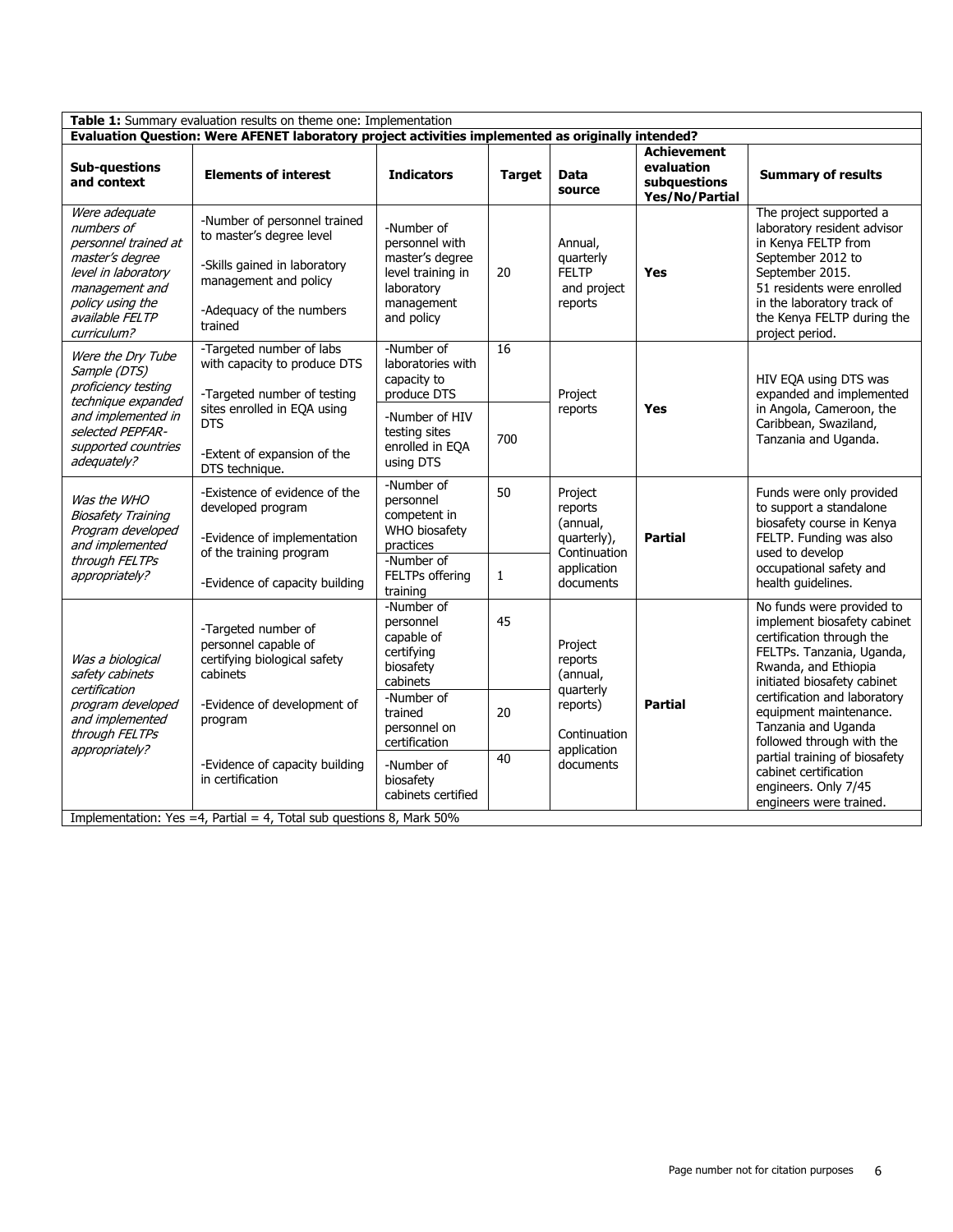| Table 1 (suite): summary evaluation results on theme one: Implementation                            |                                                                                              |                                                                                   |                              |                                                                                                      |         |                                                                                                                                                                                                                                                                                 |  |
|-----------------------------------------------------------------------------------------------------|----------------------------------------------------------------------------------------------|-----------------------------------------------------------------------------------|------------------------------|------------------------------------------------------------------------------------------------------|---------|---------------------------------------------------------------------------------------------------------------------------------------------------------------------------------------------------------------------------------------------------------------------------------|--|
| Was laboratory<br>capacity (equipment<br>procurement and<br>service) strengthened<br>through SLMTA? |                                                                                              | Number of<br>laboratory<br>personnel trained.                                     | 50                           |                                                                                                      |         | Several pieces of laboratory<br>equipment were purchased for<br>the participating laboratories.                                                                                                                                                                                 |  |
|                                                                                                     | -Trained laboratory personnel in<br>each country<br>-Participation in QMS by each<br>country | Number of labs<br>enrolled into OMS<br>and laboratory<br>accreditation<br>program | 20                           | Project<br>reports<br>(annual,<br>quarterly<br>reports),<br>Continuation<br>application<br>documents | Yes     | SLMTA was seen as one of the<br>best programs that the project<br>carried out, with potentially<br>long-lasting effects in the<br>participating countries.<br>Five (50% of targeted 10)<br>laboratories were<br>internationally accredited<br>under ISO 15189:2007              |  |
|                                                                                                     |                                                                                              | Number of labs<br>mentored                                                        | 20                           |                                                                                                      |         |                                                                                                                                                                                                                                                                                 |  |
|                                                                                                     |                                                                                              | Number of labs<br>accredited.                                                     | 10                           |                                                                                                      |         |                                                                                                                                                                                                                                                                                 |  |
|                                                                                                     |                                                                                              | Number of<br>laboratories with<br>1-3 star rankings                               | 10                           |                                                                                                      |         | 10 laboratories were certified<br>with stars 1-3 under WHO<br>SLIPTA.                                                                                                                                                                                                           |  |
| Were national<br>laboratory strategic<br>plans (NLSP)<br>developed in all<br>project countries?     | Existence of Strategic plans                                                                 | Number of NLSPs<br>developed                                                      | 10                           | Project<br>reports,<br>Continuation<br>application<br>documents                                      | Yes     | 11 NLSPs were developed in<br>the Caribbean (the Bahamas,<br>Barbados, Dominica, Grenada,<br>Jamaica, St. Kitts and Nevis,<br>St. Lucia, St. Vincent and the<br>Grenadines, Suriname, and<br>Trinidad & Tobago).                                                                |  |
| Were the various<br>interventions<br>coordinated<br>appropriately?                                  | Monthly or quarterly team<br>meetings                                                        | Number of team<br>meetings with<br>minutes                                        | At<br>least<br>4 per<br>year | Reports                                                                                              | Partial | There was central coordination<br>from the AFENET Secretariat<br>and regular reporting to CDC.<br>However, over the life of the<br>project, the implementers<br>never had a project meeting,<br>and the key implementers and<br>collaborators never reached<br>the Secretariat. |  |
| Was there a<br>monitoring and<br>evaluation (M&E)<br>plan?                                          | -M&E plan available.<br>-Was the plan used?                                                  | -Written M&E<br>plan & database<br>-Written decisions<br>taken based on           |                              | Written plan                                                                                         | Partial | There was no written M&E<br>plan, but annual reports were<br>prepared according to the<br>objectives of the project which<br>implied some form of tracking                                                                                                                      |  |
| M&E results<br>of outputs.<br>Implementation: Yes =4, Partial = 4, Total sub questions 8, Mark 50%  |                                                                                              |                                                                                   |                              |                                                                                                      |         |                                                                                                                                                                                                                                                                                 |  |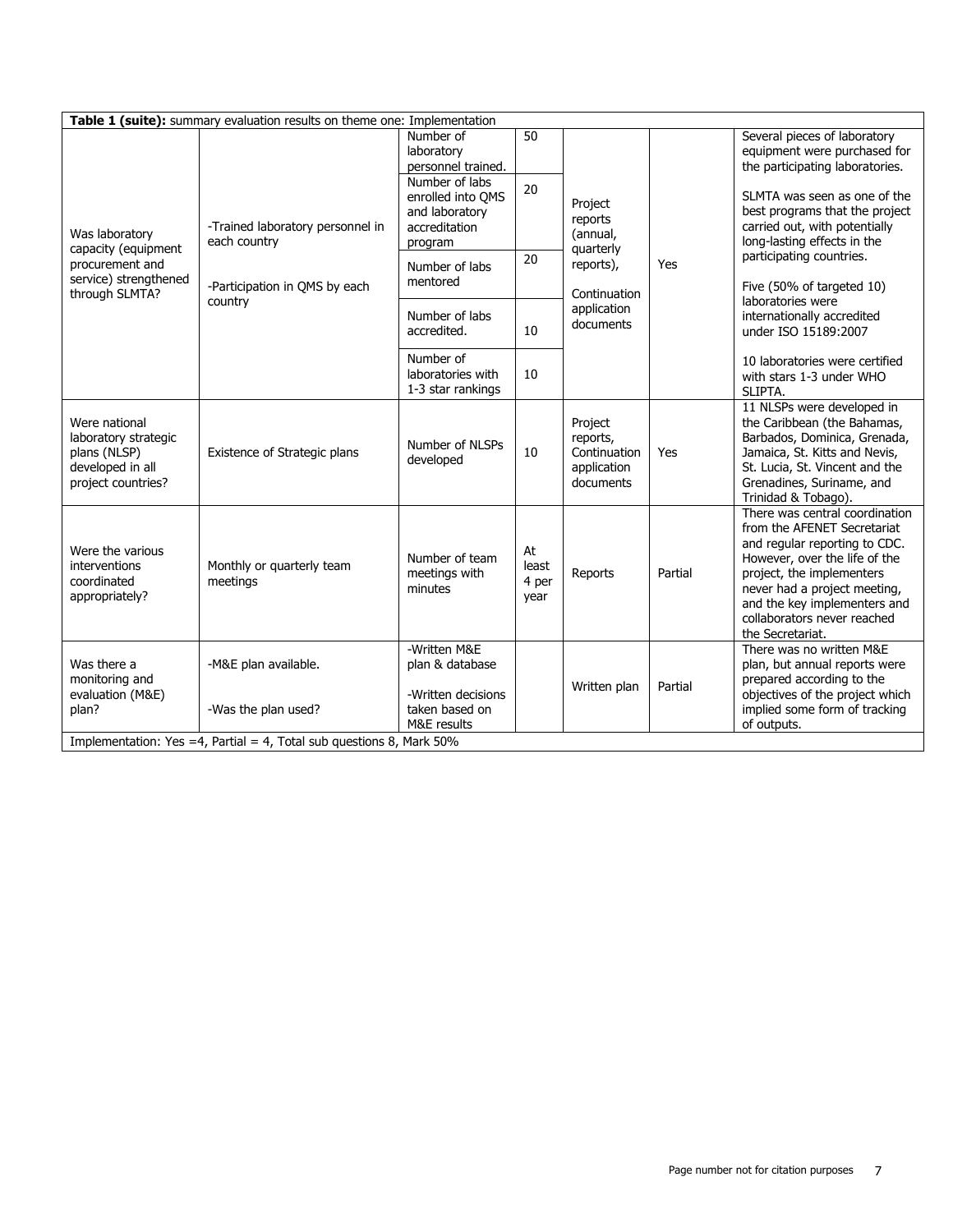| Table 2: Summary evaluation results on theme two: effectiveness                                                                                           |                                                                           |                                                                                      |                            |                                                                       |                                                                         |                                                                                                                                         |  |  |
|-----------------------------------------------------------------------------------------------------------------------------------------------------------|---------------------------------------------------------------------------|--------------------------------------------------------------------------------------|----------------------------|-----------------------------------------------------------------------|-------------------------------------------------------------------------|-----------------------------------------------------------------------------------------------------------------------------------------|--|--|
| Evaluation Question: Did the AFENET laboratory project achieve its objectives?                                                                            |                                                                           |                                                                                      |                            |                                                                       |                                                                         |                                                                                                                                         |  |  |
| <b>Sub-questions and</b><br>context                                                                                                                       | <b>Elements of</b><br><b>Interest</b>                                     | <b>Indicators</b>                                                                    | <b>Target</b>              | <b>Data Source</b>                                                    | <b>Achievement</b><br>of evaluation<br>sub-questions<br>Yes/No/Partial  | <b>Summary of Results</b>                                                                                                               |  |  |
| Was the HIV<br>network (viral load,<br>drug resistance, EID,<br>$PIMA^{TM}$ )<br>strengthened in the<br>selected Countries                                |                                                                           | -Number of<br>countries<br>supported to<br>develop HIV<br>network<br>frameworks      | $\overline{2}$             | HIV network<br>frameworks<br>Continuation<br>application<br>documents | Yes                                                                     | The HIV networks were<br>created and strengthened<br>within the participating<br>countries                                              |  |  |
|                                                                                                                                                           |                                                                           | -Number of<br>participating sites                                                    | 20                         | Project reports                                                       |                                                                         |                                                                                                                                         |  |  |
| Was an easy to use<br>Laboratory<br><b>Information System</b><br>(LIS) expanded and<br>implemented in<br>Kenya, Tanzania,<br>Uganda and the<br>Caribbean? | -Targeted number<br>of laboratories<br>installed with easy-<br>to-use LIS | -Number of<br>laboratories<br>installed with<br>easy-to-use LIS                      | 23                         | Project reports<br>(Annual,                                           | <b>Partial</b>                                                          | The LIS was only<br>developed in the<br>Caribbean using<br>proprietary tools. BLIS<br>did not seem to work in<br>the countries where it |  |  |
|                                                                                                                                                           | -Capacity building<br>in managing the                                     | -Number of LIS<br>equipment<br>procured                                              | 10                         | quarterly<br>reports)<br>Continuation<br>application<br>documents     |                                                                         |                                                                                                                                         |  |  |
|                                                                                                                                                           | LIS<br>-Number of<br>countries that<br>benefitted                         | -Number of IT<br>persons trained                                                     | 20                         |                                                                       | was expected to work.<br>Only 10/23 laboratories<br>eventually had LIS. |                                                                                                                                         |  |  |
| Were Laboratory<br><b>Quality Management</b><br><b>Systems</b><br>strengthened in the<br>participating<br>countries                                       | -Strengthened OMS<br>systems In all<br>project countries                  | -Number of QMS<br>related training<br>conducted                                      | 8                          | Project reports<br>(Annual,                                           | Yes                                                                     | QMS systems were<br>introduced and<br>strengthened in all the<br>participating countries                                                |  |  |
|                                                                                                                                                           |                                                                           | -Laboratory<br>related documents<br>the laboratories<br>were supported to<br>develop | 15<br>documents<br>per lab | quarterly<br>reports)<br>Continuation<br>application                  |                                                                         |                                                                                                                                         |  |  |
|                                                                                                                                                           |                                                                           | -Equipment<br>service contracts<br>in place                                          | 3                          | documents                                                             |                                                                         |                                                                                                                                         |  |  |
| Effectiveness: Yes = 2, Partial = 1, Total sub questions = 3, Mark = $67\%$                                                                               |                                                                           |                                                                                      |                            |                                                                       |                                                                         |                                                                                                                                         |  |  |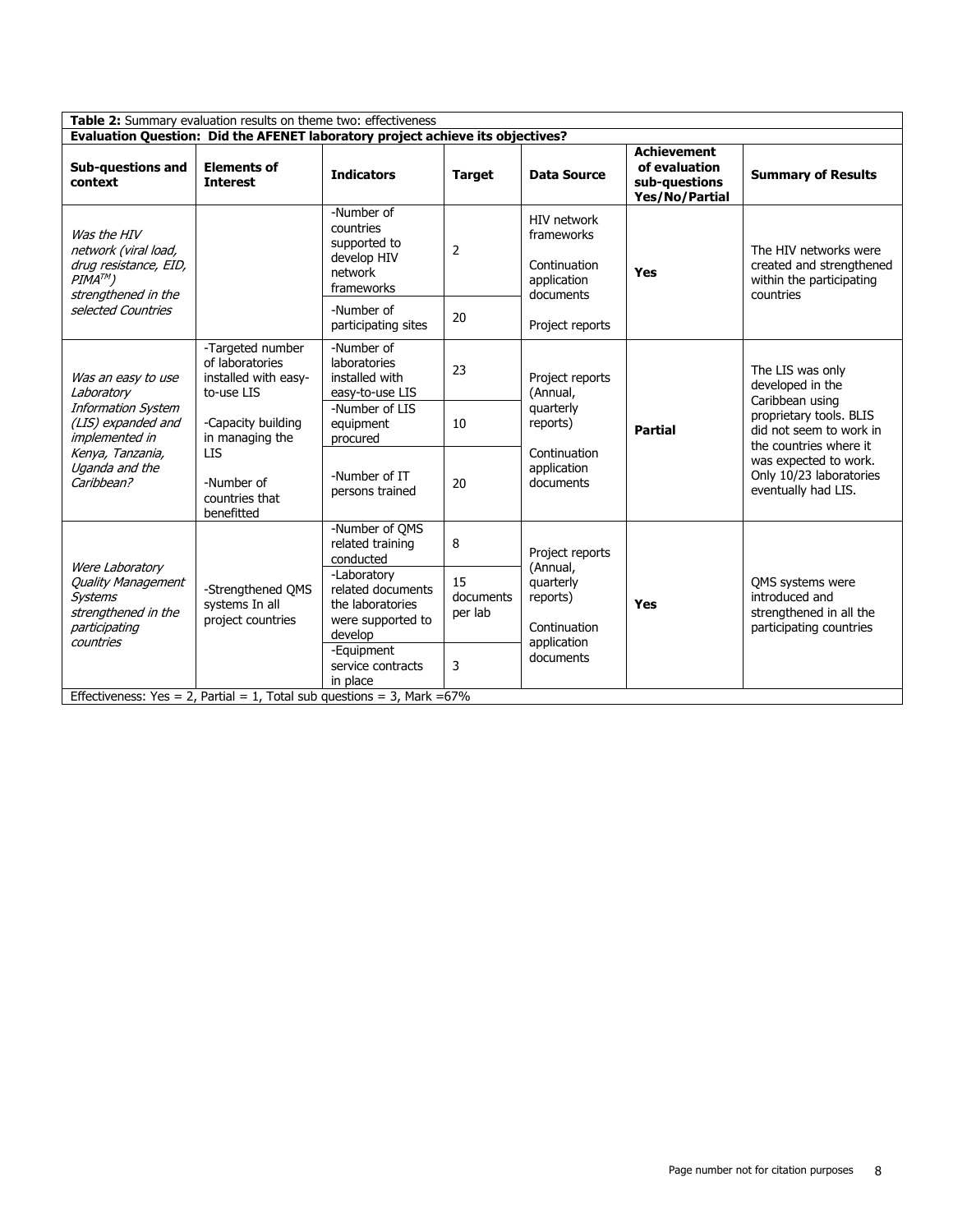| Table 3: Summary evaluation results on theme three: Sustainability and Mainstreaming                                                     |                                                                                                                                  |                                            |                               |                       |                                                                            |                                                                                             |  |
|------------------------------------------------------------------------------------------------------------------------------------------|----------------------------------------------------------------------------------------------------------------------------------|--------------------------------------------|-------------------------------|-----------------------|----------------------------------------------------------------------------|---------------------------------------------------------------------------------------------|--|
| Evaluation Question: Are the impacts of project interventions likely to survive into the long run?                                       |                                                                                                                                  |                                            |                               |                       |                                                                            |                                                                                             |  |
| <b>Sub-questions and</b><br>context                                                                                                      | <b>Elements of Interest</b>                                                                                                      | <b>Indicators</b>                          | Target/<br><b>Deliverable</b> | Data<br><b>Source</b> | <b>Achievement</b><br>evaluation<br>sub-questions<br><b>Yes/No/Partial</b> | <b>Summary of Results</b>                                                                   |  |
| Was there a plan to<br>mainstream the project<br>activities into regular<br><b>MOH</b> services                                          | Identification of<br>potential mentors<br>Incorporation into pre-<br>service training<br>Stakeholders' views on<br>mainstreaming | A written plan<br>for<br>mainstreaming     | Plan                          | <b>Stakeholders</b>   | <b>Partial</b>                                                             | No plans were evident,<br>but some countries                                                |  |
| Was there a plan to<br>provide ongoing<br>mentoring for the trained<br>participants?                                                     | Training of region-<br>based facilitators                                                                                        | A written plan<br>for ongoing<br>mentoring | Plans                         | <b>Stakeholders</b>   | <b>No</b>                                                                  | indicated that they<br>would try to<br>mainstream the<br>activities after funding<br>ended. |  |
| Was there a budget for<br>mainstreaming?<br>Sustainability and Mainstreaming: Yes =0, Partial =1, No =2, Total sub questions = 3 Mark 0% | Budget line for QMS<br>and EQA activities for<br>the participating<br>countries                                                  | Approved<br>budget line                    | Approved<br>budget lines      |                       | No                                                                         |                                                                                             |  |



**[Figure 1](javascript:PopupFigure()**: Word cloud of the lessons learned in the implementation of the AFENET laboratory project